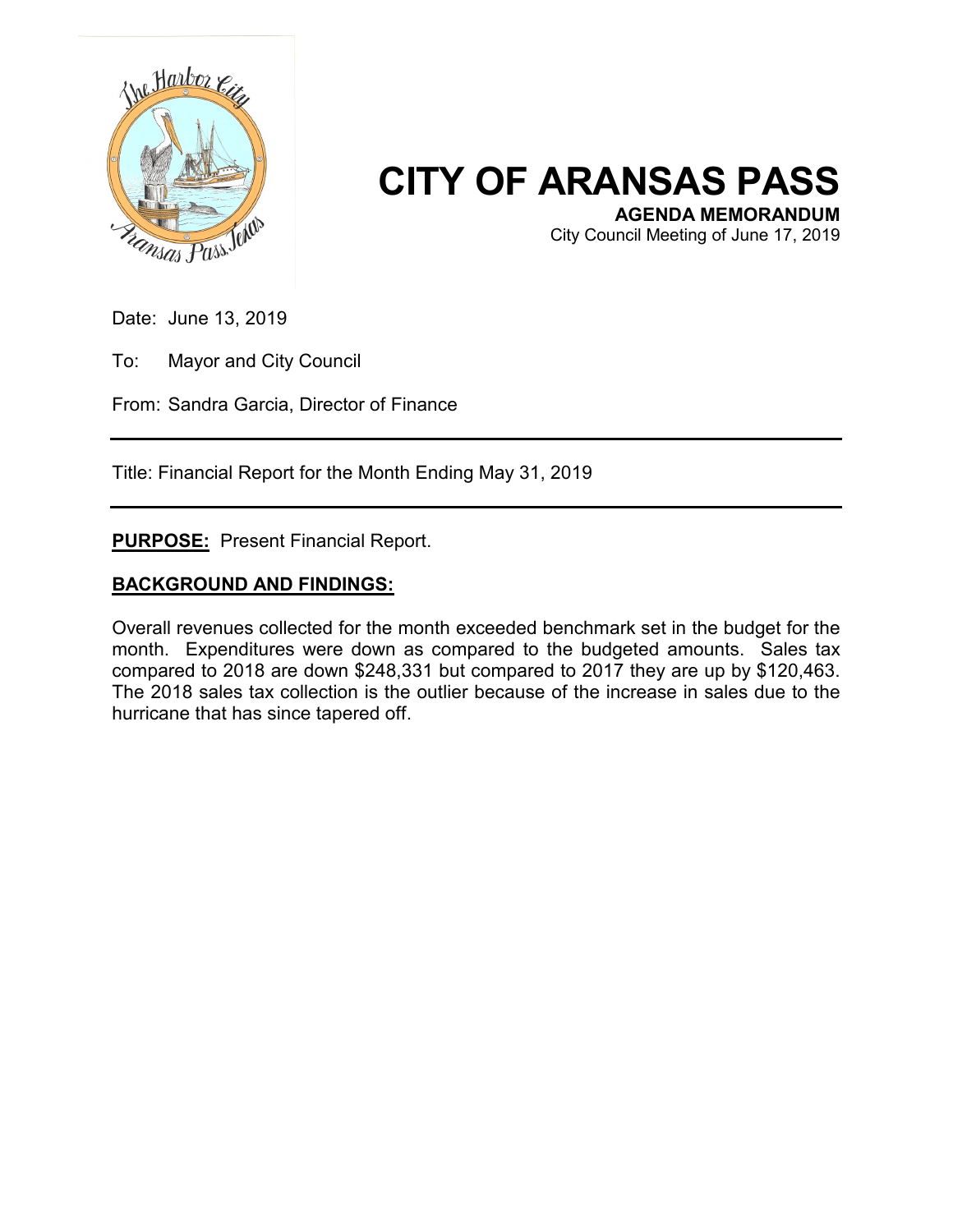## **City of Aransas Pass Financial Report Month The Ending May 31, 2019**

|                               | <b>Current</b>  |                       |                      |                   | <b>Remaining</b> |
|-------------------------------|-----------------|-----------------------|----------------------|-------------------|------------------|
|                               | <b>Budgeted</b> | <b>Current Actual</b> | <b>Annual Budget</b> | <b>YTD Actual</b> | Budget %*        |
| <b>General Fund</b>           |                 |                       |                      |                   |                  |
| Revenue                       | 581,307         | 680,210               | 9,906,215            | 7,299,844         | 26.31%           |
| Expenditures                  | 761,588         | 781,910               | 9,636,503            | 6,389,164         | 33.70%           |
|                               | (180, 281)      | (101, 700)            | 269,712              | 910,680           |                  |
| <b>Debt Service Fund</b>      |                 |                       |                      |                   |                  |
| Revenue                       | 26,665          | 36,172                | 1,725,113            | 1,590,624         | 7.80%            |
| Expenditures                  |                 | 400                   | 1,670,198            | 1,173,492         | 29.74%           |
|                               | 26,665          | 35,772                | 54,915               | 417,131           |                  |
| <b>Water &amp; Sewer Fund</b> |                 |                       |                      |                   |                  |
| Revenue                       | 358,558         | 419,151               | 4,302,700            | 2,733,876         | 36.46%           |
| Expenditures                  | 379,743         | 253,612               | 4,592,811            | 2,182,312         | 52.48%           |
|                               | (21, 184)       | 165,538               | (290, 111)           | 551,564           |                  |
| <b>Harbor Fund</b>            |                 |                       |                      |                   |                  |
| Revenue                       | 8,190           | 9,338                 | 330,000              | 233,971           | 29.10%           |
| Expenditures                  | 27,406          | 9,584                 | 329,871              | 106,930           | 67.58%           |
|                               | (19, 216)       | (246)                 | 129                  | 127,041           |                  |
| <b>Aquatics Center</b>        |                 |                       |                      |                   |                  |
| Revenue                       | 26,443          | 28,382                | 384,998              | 30,507            | 92.08%           |
| Expenditures                  | 32,694          | 26,102                | 400,542              | 124,039           | 69.03%           |
|                               | (6, 251)        | 2,280                 | (15, 544)            | (93, 532)         |                  |
| <b>Civic Center</b>           |                 |                       |                      |                   |                  |
| Revenue                       | 32,572          | 8,093                 | 390,860              | 47,668            | 87.80%           |
| Expenditures                  | 26,175          | 15,051                | 370,800              | 172,456           | 53.49%           |
|                               | 6,397           | (6,959)               | 20,060               | (124, 788)        |                  |
| <b>Hotel/Motel Fund</b>       |                 |                       |                      |                   |                  |
| Revenue                       | 20,492          | 20,252                | 245,900              | 190,717           | 22.44%           |
| Expenditures                  | 20,492          | 39,907                | 245,900              | 172,060           | 30.03%           |
|                               |                 | (19, 654)             |                      | 18,656            |                  |
| <b>Overall</b>                |                 |                       |                      |                   |                  |
| Revenue                       | 1,054,227       | 1,201,597             | 17,285,786           | 12,127,207        | 29.84%           |
| Expenditures                  | 1,248,097       | 1,126,566             | 17,246,625           | 10,320,454        | 40.16%           |
|                               | (193, 871)      | 75,031                | 39,161               | 1,806,753         |                  |

\*The remaining budget percent for Revenues should be 33.36% or less to be on track with budgeted revenues.

\*The remaining budget percent for Expenditures should be 33.36% or greater to be on track with budgeted expenditures.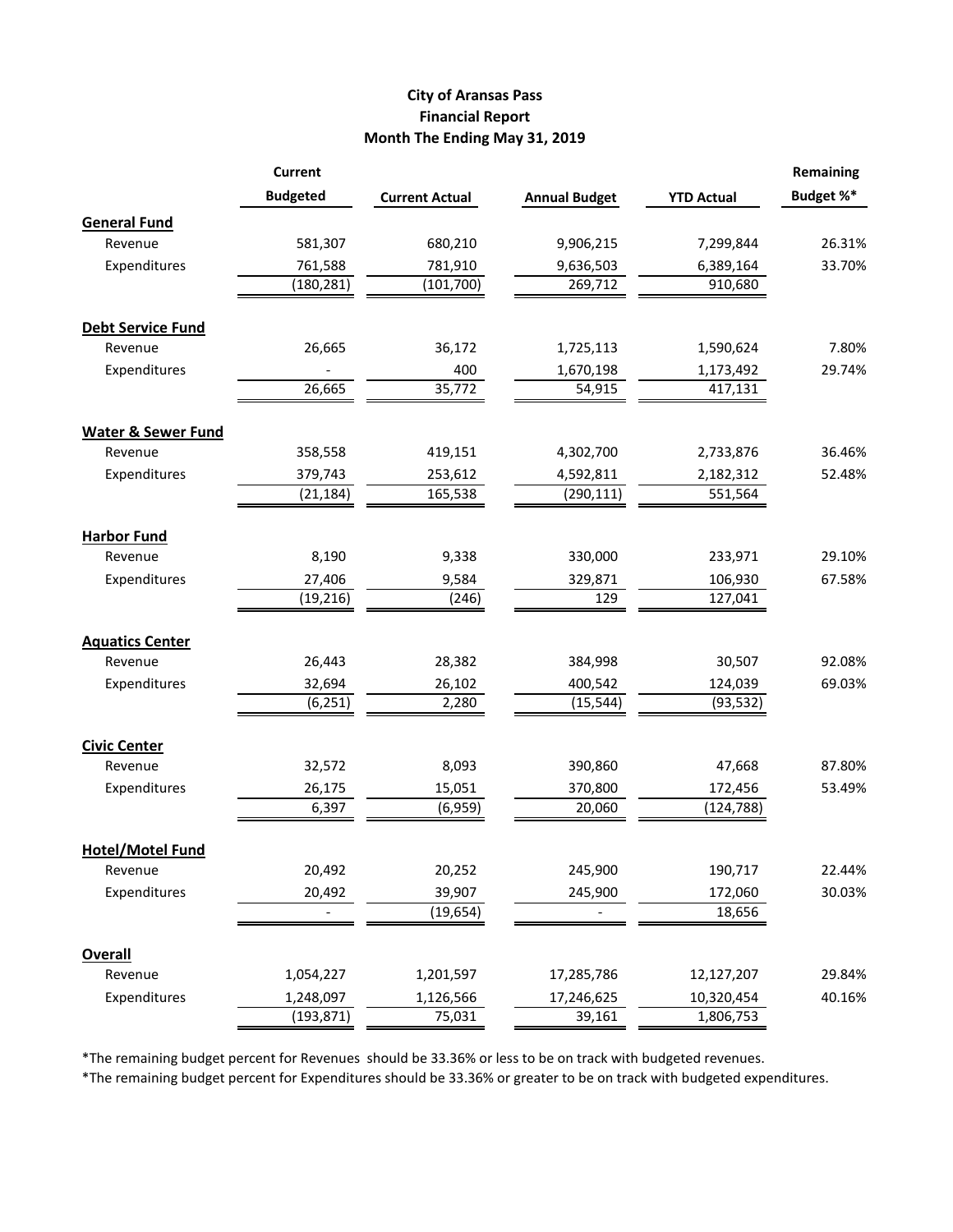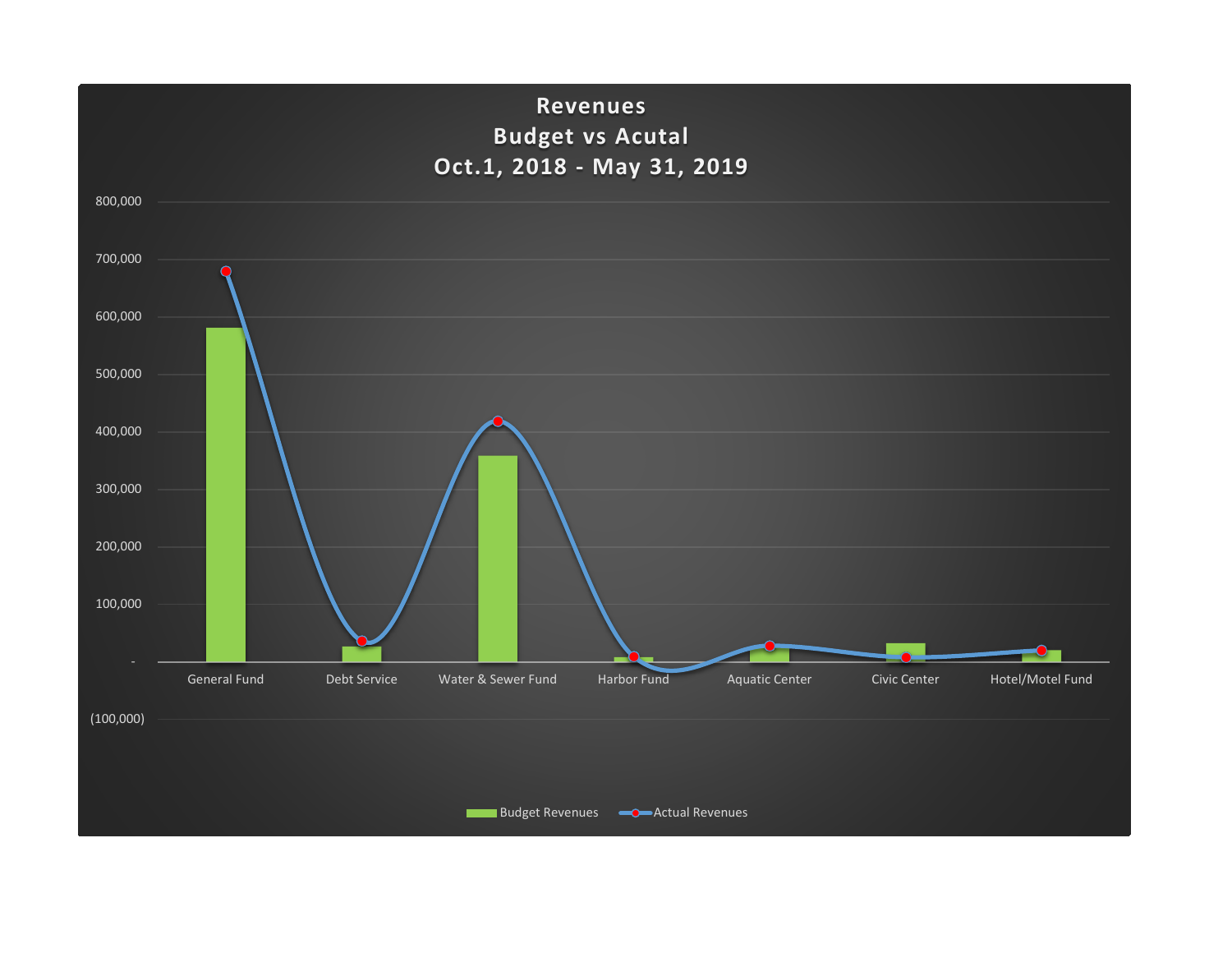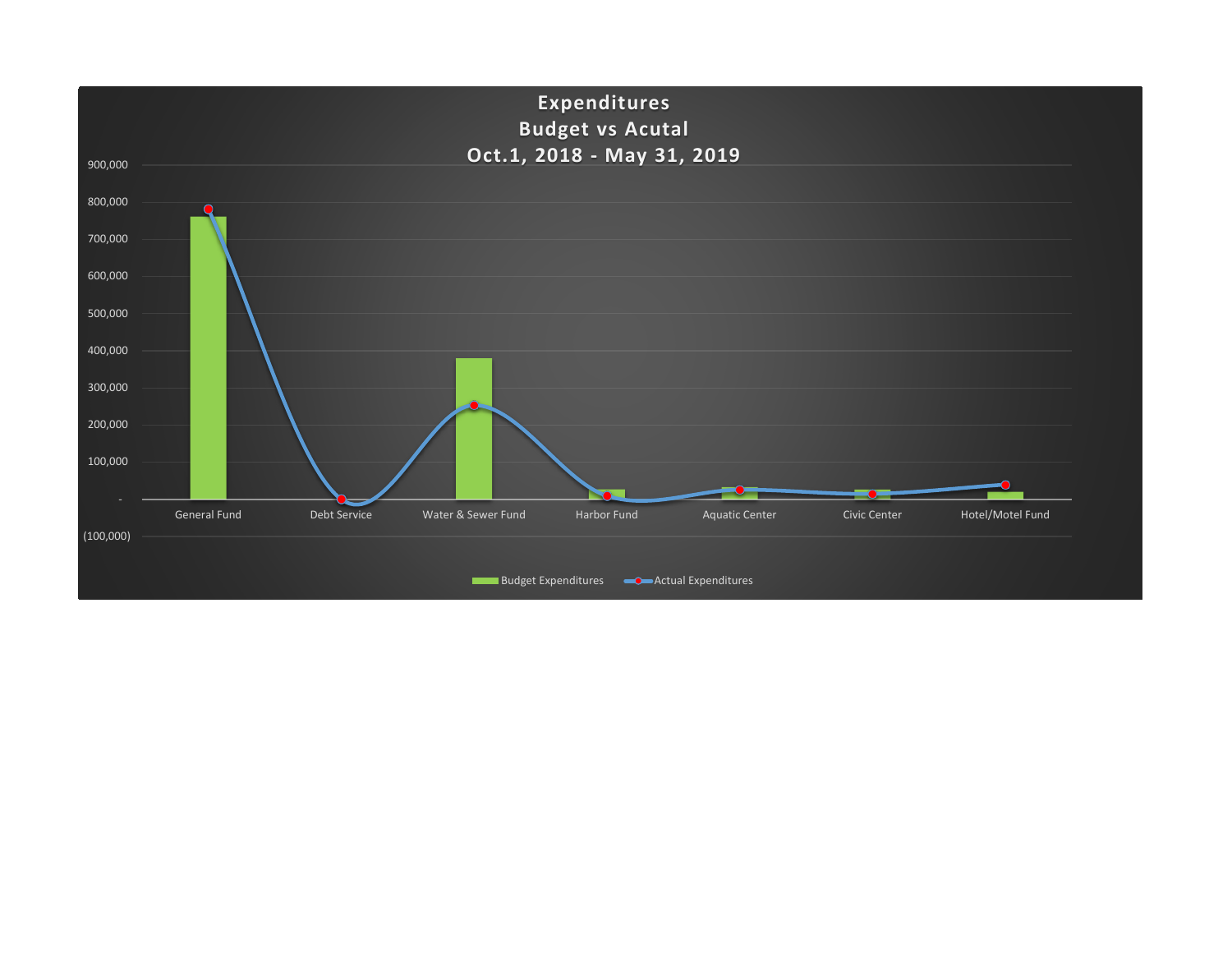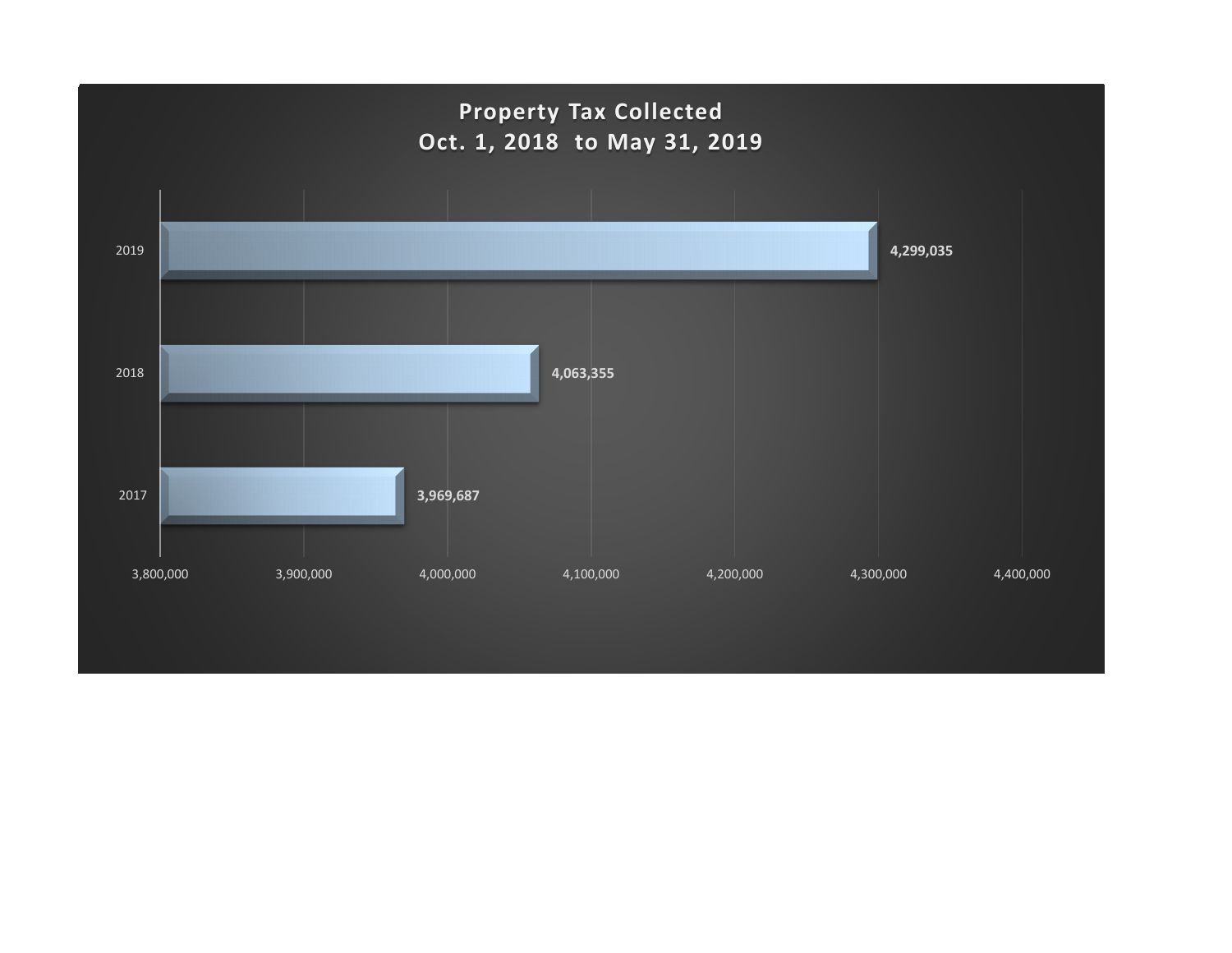